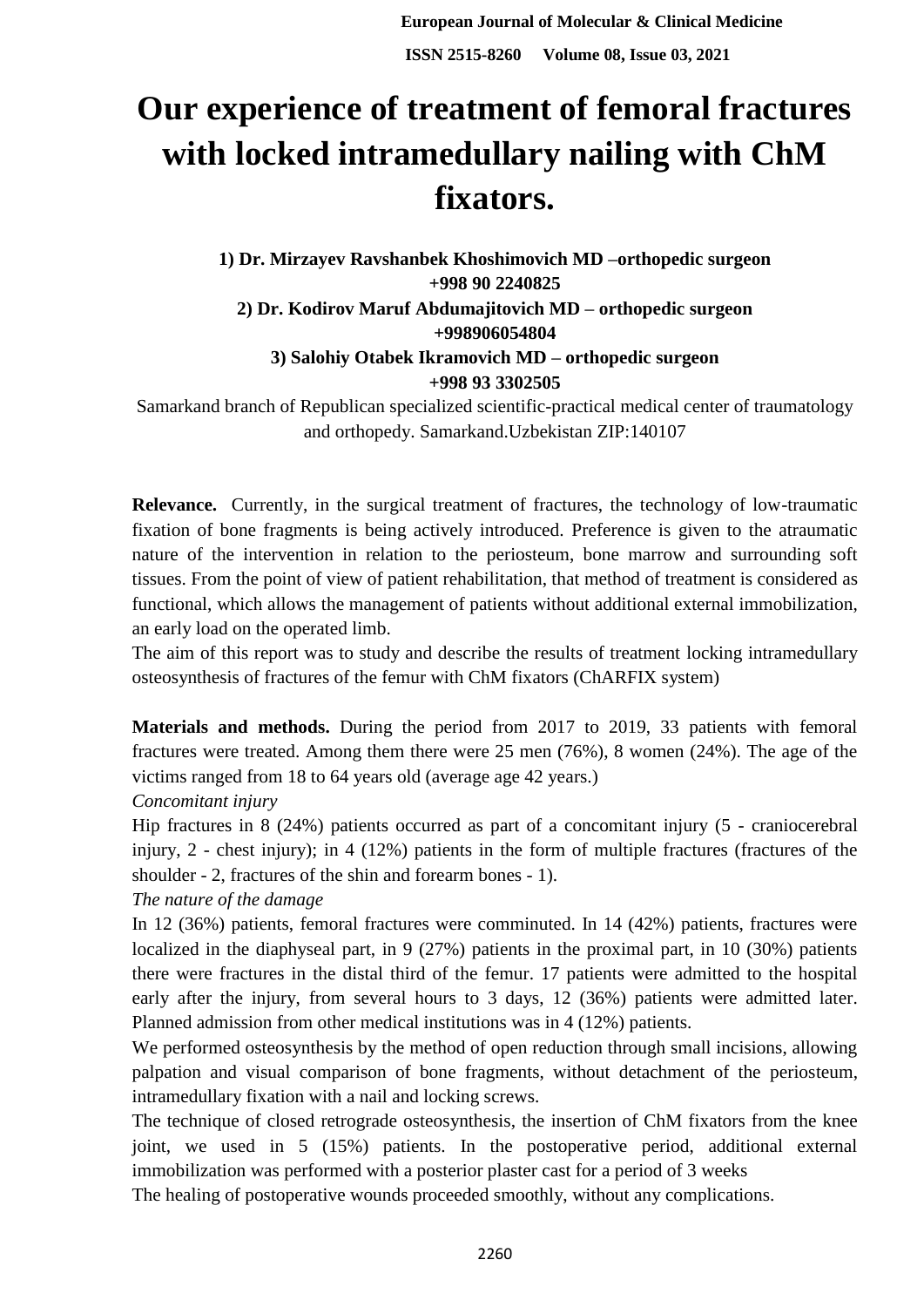**European Journal of Molecular & Clinical Medicine ISSN 2515-8260 Volume 08, Issue 03, 2021**



**Figure 1. Patient 31 y.o. Ds: Polytrauma. Fracture of the middle-lower third of the humerus with damage to the n.radialis. Comminuted fracture of the mid-lower third of the femur**



**Figure 2. Patient 31 y.o. Done: closed retrograde intramedullary nailing of the femur, Open intramedullary nailing of the humerus and revision of the n.radialis.**

**Results.** The results of treatment in the period from 1 to 2.5 years were studied in 27 (82%); in 24 (89%) recovered anatomical and functional results, we assessed as good - in the absence of complaints and complete restoration of function in the joints of the lower extremities. In 3 (11%) patients, the results of treatment were assessed by us as satisfactory. In 1 (3.7%) patient after bone fusion, 1.5 years after the operation, a fistula with purulent discharge of the lower third of the femur was observed. After removing the fixator and cutting off the fistulous course of purulent discharge, it stopped.

**Conclusion.**Thus, good functional results in the restoration of anatomy and the prevention of minimal rotational and other types of mixing, full consolidation can be achieved through the use of intramedullary lockable fixators of the ChARFIX system.

## **References.**

- 1. Bhat AK, Rao SK, Bhaskaranand K. Mechanical Failure in Interlocked Intramedullary Nails. *J Orthop Surg (Hong Kong)* 2006; 14(2): 138-141. (PMID: [16914776\)](http://www.ncbi.nlm.nih.gov/pubmed/16914776)
- 2. Simpson DJ, Brown CJ, Yettram AL, Procter P, Andrew GJ. Finite element analysis of intramedullary devices: the effect of the gap between the implant and the bone. *Proc Inst Mech Eng H* 2008; 222(3): 333-345. (doi: [10.1243/09544119JEIM337\)](http://dx.doi.org/10.1243/09544119JEIM337) (PMID: [18491702\)](http://www.ncbi.nlm.nih.gov/pubmed/18491702)
- 3. Sowmianarayanan S, Chandrasekaran A, Krishnakumar R. Finite element analysis of proximal femur nail for subtrochanteric fractured femur. *Proc Inst Mech Eng H* 2008; 222(1): 117-127. (doi: [10.1243/09544119JEIM156\)](http://dx.doi.org/10.1243/09544119JEIM156) (PMID: [18335723\)](http://www.ncbi.nlm.nih.gov/pubmed/18335723)